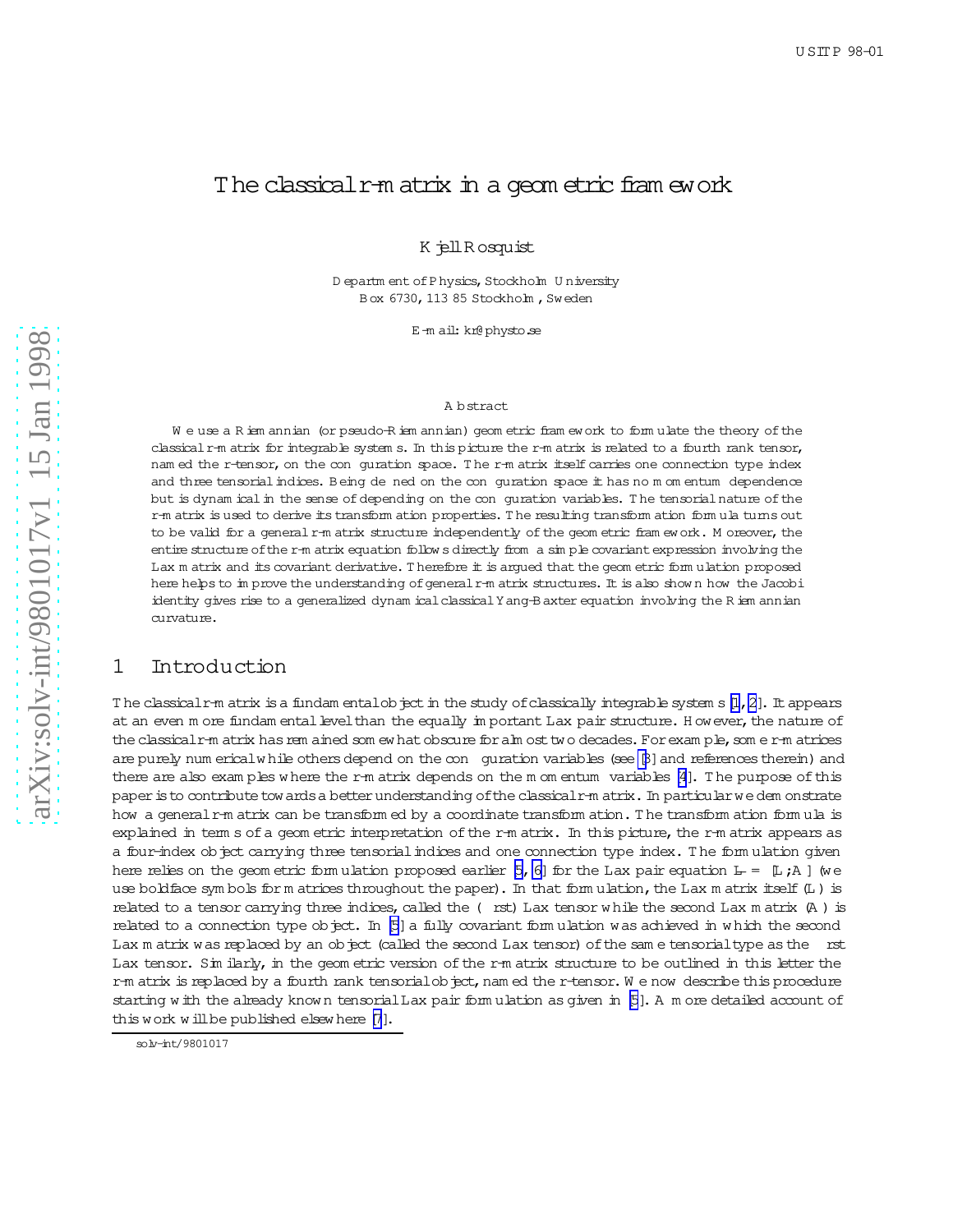### 2 T he covariant Lax pair equation

T he approach taken here is purely di erential geom etric w ithout any reference to an underlying group theoretic structure. A lso, for sim plicity, we use a form ulation w ithout spectral param eters. H owever, we expect that the fundam ental conclusions w ill rem ain valid also in the presence of spectral param eters. It is assum ed that the dynam ical system under study is described in term s of the phase space variables (q  $;p$  ) labelled by greek indices, ; ;:::=  $1;2;$ :::;d. The equations of motion are taken to be the geodesics with respect to a R iem annian or pseudo-R iem annian m etric

$$
ds^2 = g \quad (q) dq dq : \tag{1}
$$

T he system can then be represented by the H am iltonian

$$
H = \frac{1}{2}g \quad p \quad p \qquad ; \qquad (2)
$$

where g is the matrix inverse of g . The application of this kind of geometric form alism is however not restricted to purely kinetic H am iltonians. In fact it is well-known that any H am iltonian system of the form  $H = \frac{1}{2}g$  p p + U (q) can be put in the form (2) by a change of time variable (see e.g. [\[8](#page-5-0),[9\]](#page-5-0) and cf. also [\[6\]](#page-5-0) for an alternative geom etrization schem e using canonical transform ations). To arrive at the geom etric form ulation ofthe Lax pair equation

$$
L = fL; H g = [L; A]; \qquad (3)
$$

we w rite the Lax pair m atrices, L =  $(L)$ , A =  $(R)$  ) using m ixed indices w ith contravariant (up) indices labelling row s and covariant (down) indices labelling columns. This notation is necessary in order to m ake m atrix m ultiplication a covariant operation. H ow ever, it is in fact very convenient in the noncovariant picture as well. For the covariant form ulation we also need the m atrices de ned by  $L = \theta L = \theta p = (L)$  and  $A = \emptyset A = \emptyset p = (A)$ .

It is assum ed in this paper that the Lax m atrices in the geom etric picture are linear and hom ogeneous in the m om enta. A lthough this does not give the m ost general geom etrization fram ework it is the sim plest and perhapsm ost elegant subcase. A lso, as show n in [\[6](#page-5-0)], the 3-particle nonperiodic Toda lattice can be given such a linear geom etric Lax form ulation. Furtherm ore,  $#$  turns out that an im portant application given in the present letter, nam ely the transform ation properties of the r-m atrix, w ill be seen to be valid independently of this assum ption. The m atrices L and A are then functions on the con guration space. The object with com ponents L will be interpreted as a third rank tensor, the rst Lax tensor. The second Lax tensor has com ponents B and is de ned by  $B = \emptyset B = p = \emptyset$  ) where  $B = A$  and  $=$  ( ) is a connection m atrix w ith com ponents given by  $=$   $p = g$  p w here  are the C hristo el sym bols w ith respect to the m etric  $(1)$ . In this picture A w ill therefore represent a connection type object. U sing the fact that (3) is hom ogeneous and quadratic in the m om enta we can w rite the Lax pair equation on the con guration space as

$$
\mathfrak{G}_{(\mathbb{L})} = \mathbb{L} + \mathbb{L}_{(\mathbb{L})} \mathfrak{z} \mathfrak{z} \qquad (4)
$$

The covariant derivative of a third rank tensor  $T = (T)$  can be written in matrix form as r T = @ T + ;T T . U sing this relation to replace the partialderivative in equation (4) by the covariant derivative we obtain the covariant Lax pair equation  $[5, 7]$ 

$$
r (L) = [L (B)];
$$
 (5)

where  $L = g L$ ,  $B = g B$  and r represents the covariant derivative associated to the connection given by  $\cdot$  . It is worth pointing out that the entire structure of the Lax pair equation (3) follow s from the sym m etrized covariant derivative in the left hand side of  $(5)$ . This is true even if B = 0 so that the right hand side of (5) vanishes since one can still have a nontrivial Lax pair L and A =  $\cdot$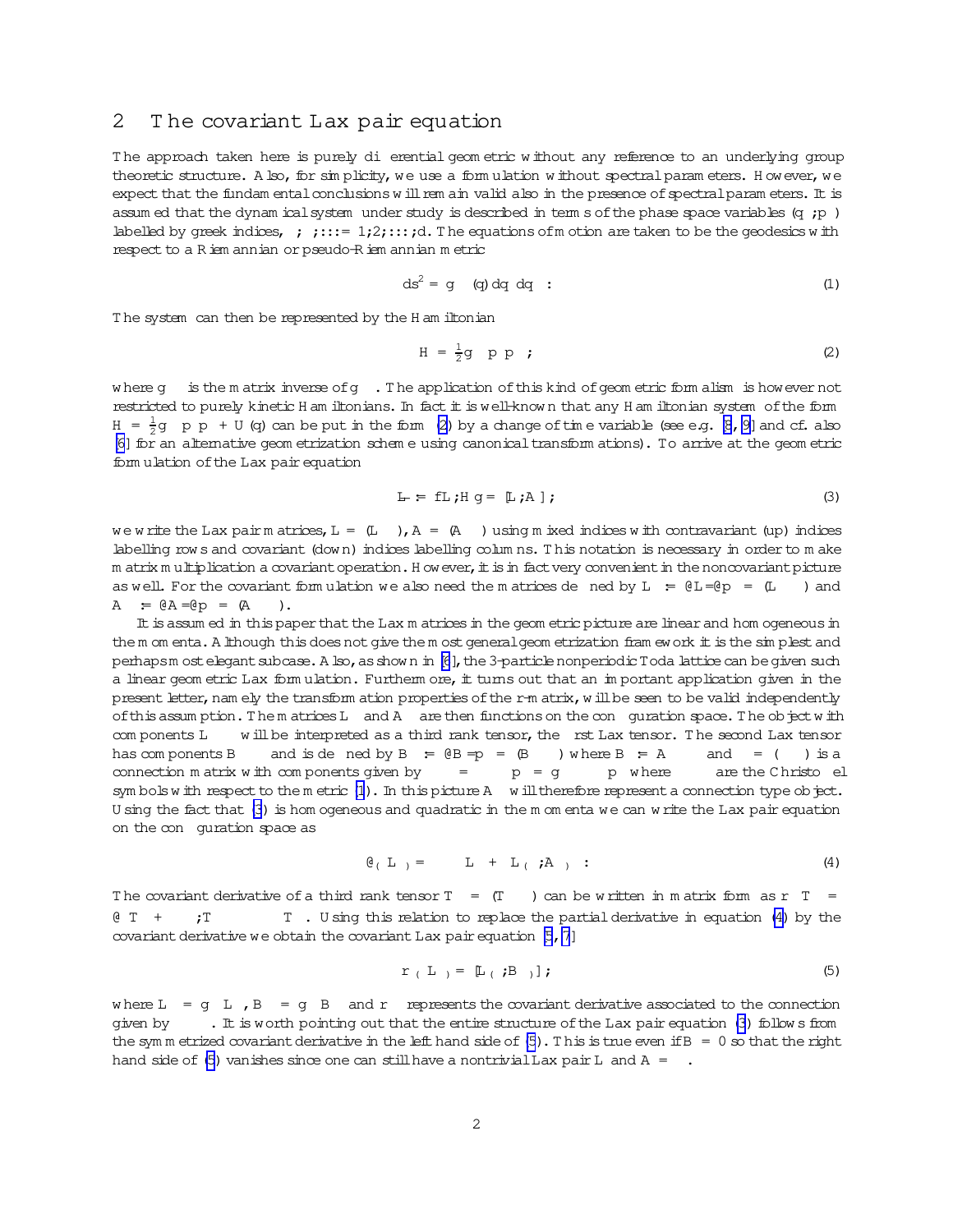### <span id="page-2-0"></span>3 T he r-tensor and the covariant r-m atrix equation

G iven that the Lax m atrices are elem ents of a vector space V the r-m atrix is de ned on the K ronecker product space V V. If  $X = (X)$  and  $Y = (Y)$  are elem ents of V then their K ronecker product has com ponents(X Y )  $= X \quad Y \quad A$  ny elem ent X in V can be regarded as an elem entin V V by taking its left or right K ronecker product w ith the unit m atrix. For this we use a notation w ith space indicators placed w ithin parentheses on top of the symbols

$$
X = X \t 1; \t X = 1 \t X : \t (6)
$$

A lso,ifu is an elem entofV  $\,$  V with com ponents  $u^{ij}$  with respect to a basis E  $_i$  ofV (i; j;:::= 1;2;:::;d<sup>2</sup>) we w rite

$$
u^{(12)} = u^{ij} E_i E_j ; \t u^{(21)} = u^{ji} E_i E_j : \t (7)
$$

The r-m atrix equation can then be w ritten [\[2\]](#page-5-0)

$$
\text{fL } \text{fL } g = \begin{bmatrix} 12 & 12 \\ 12 & 12 \end{bmatrix} \quad \text{fL } \text{g} \tag{8}
$$

W e w ish to w rite this equation in covariant form in analogy w ith the covariant form ulation of the Lax pair equation. C om puting the Poisson bracket we nd that the left hand side becom es

$$
\text{fL } \text{fL } g = \text{L } \text{g L } + \text{L } g \text{ L } \text{p} = p \text{ L } \text{g L } \text{ ;}
$$
 (9)

where we have introduced an exterior K ronecker product,  $X \wedge Y = X \vee Y \vee X$ . Since the left hand side of (8) is linear in the m om enta the sam e m ust be true for the right hand side. The Lax m atrix itself being linear in the m om enta  $\pm$  is therefore natural to dem and that the r-m atrix ism om entum independent. We can then w rite the r-m atrix equation on the con guration space as

$$
L \sim \mathfrak{g} L = [L ; L^{(1)}] \quad [L ; L^{(2)}] ; \qquad (10)
$$

U sing the form ular  $T = 0$  T + ; T + T to rew rite (10) in term s of covariant derivatives we obtain

$$
L \t \uparrow r \t L = [L ; R] \t (L ; R]; \t (11)
$$

where  $R = r + s$  and  $s = L$ . This equation is covariant if we interpret R as a tensor, the r-tensor. W e w ill therefore refer to (11) as the covariant r-m atrix equation. For a given solution of (11) the r-m atrix itself is given by the relation

$$
r = R \qquad \qquad L \qquad ; \qquad r = R \qquad \qquad L \qquad ; \qquad (12)
$$

The covariant form ulation given here sheds new light on the r-m atrix equation. In particular, the entire structure of the r-m atrix equation can be derived from the left hand side of (11) (cf. the discussion above of the Lax pair equation). This is because R being a tensor we m ay in principle have solutions of (11) with  $R = 0$  so that the right hand side is zero. We can then still have a nontrivial r-m atrix given by  $r =$  L . It is also of interest that the r-m atrix in this form ulation is independent of the m om enta. It should be noted however that m om entum dependence can be introduced by a canonicaltransform ation w hich destroys the geom etric form ofthe H am iltonian (cf. [\[6\]](#page-5-0)).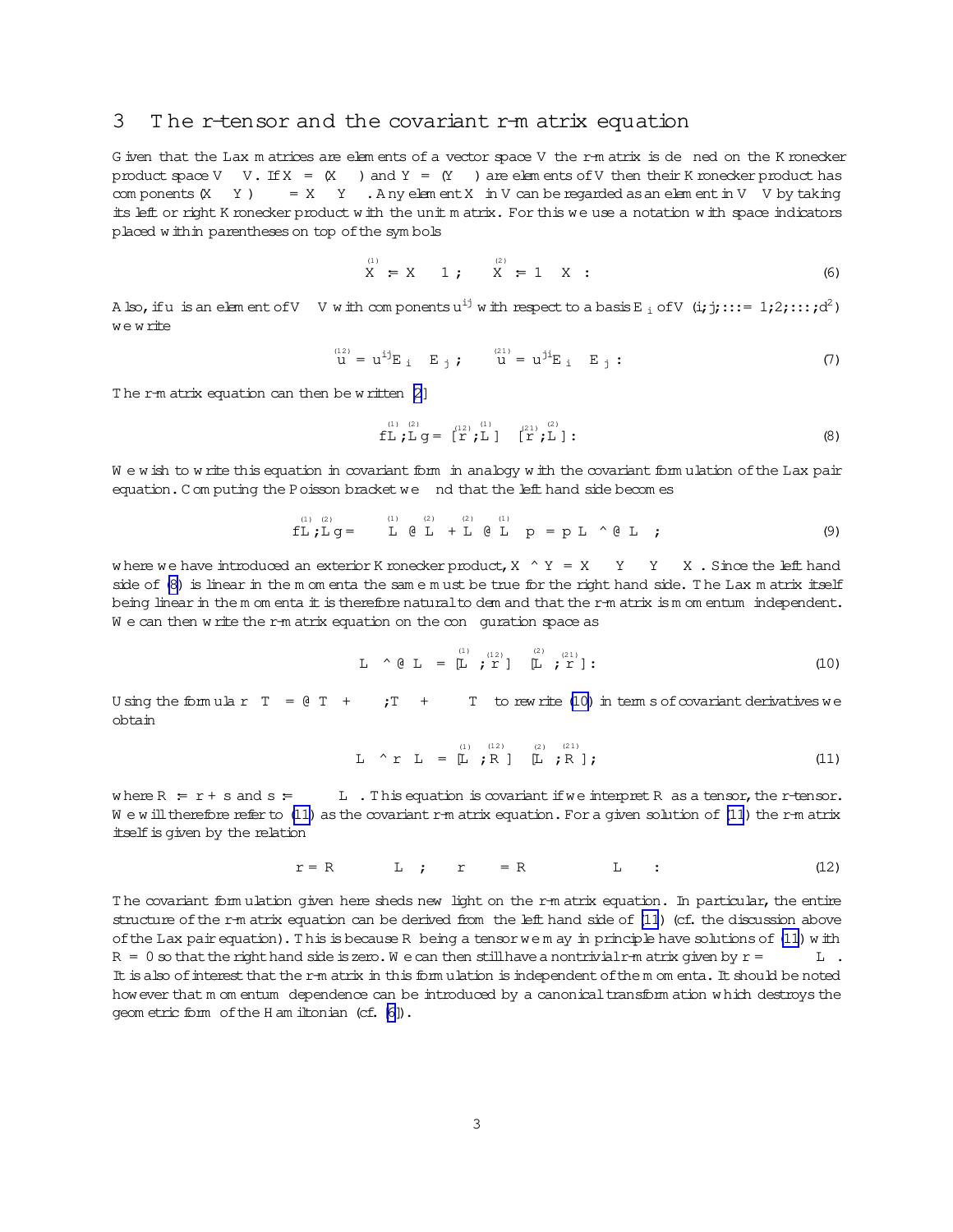#### <span id="page-3-0"></span>4 Transform ing the r-m atrix

A nother and in portant consequence of the geom etric structure of the r-m atrix given here is that the relation (12) can be used to derive the transform ation properties of the r-m atrix under coordinate transform ations. Loosely speaking it follows from  $(12)$  that the r-m atrix is somewhat of a hybrid object; it is neither a tensor nor a connection in this form ulation. M ore precisely, it carries one connection type index and three tensorial indices.

To write down the transform ation form ula for the r-m atrix we use relation (12) together with the known transform ation properties of  $R$ , and L. A general coordinate transform ation is de ned by a matrix  $U = (U^{\circ})$  and its inverse  $U^{\circ} = (U^{\circ})$  with components given by

$$
U^{\circ} = \frac{\theta q^{\circ}}{\theta q} \qquad U^{\circ} = \frac{\theta q}{\theta q^{\circ}} \qquad (13)
$$

Then since R and L are tensors they transform according to the formulas

$$
L^0 = U^0 U L U^1
$$
;  $R^0 = w R w^1$ ; (14)

where  $w = U$  U while being a connection transform s as

$$
{}^{0}{}_{0} = U \t U \t U \t 1 + U @t U \t 1 :
$$
 (15)

U sing  $(12)$  we then obtain the transform ation for the r-m atrix as

$$
r^{0} = w r w^{1} + (0 U U L) w^{1} = w (r + U^{1} 0 U L) w^{1}; \qquad (16)
$$

A lthough this formula has been derived under the assumptions of the geometric framework used in this paper, it is nevertheless valid regardless of those assumptions. In fact, it is straight forward to derive it directly from the general form (8) of the r-m atrix equation. Essentially the same equation was recently found in that way in [10]. However, the form ulation given here has the advantage of yielding a geom etric explanation of the transform ation formula.

#### 5 The generalized dynam ical classical Y ang B axter equation

In this paragraph we discuss the classical Y ang-B axter equation (CYBE) in the generalized dynam ical form which arises in the geom etric fram ework. Since the left hand side of the r-m atrix equation (8) involves a Poisson bracket, the right hand side is subject to certain restrictions. It is obvious that the antisymmetry property of the Poisson bracket is autom atically incorporated in the structure of the right hand side. However, it turns out that the Jacobi identity leads to nontrivial restrictions. To write down the Jacobi identity in the m atrix form alism we need to extend the notation (6) to the K ronecker product space V V V

$$
X = X
$$
 1 1;  $X = 1$  1;  $X = 1$  2;  $X = 1$  3;  $X = 1$  1 2;  $X = 1$  1

A lihough the notation then becomes ambiguous (for example X can be an element in both V V and  $V$  V  $V$ ) it is commonly used in the literature and does not lead to confusion as long as we keep in m ind in which space we are working. We also extend the notation (7) in a similar way by form ing appropriate K ronecker products with the identity matrix in V, e.g.  $u^{(13)} = u^{ij}E_i$ , 1 E<sub>j</sub>.

A straight forw and but som ew hat tedious calculation using (8) then gives [2]

$$
\text{fftj}_{\text{L}}(2) \quad \text{(3)} \quad \text{(4)} \quad \text{(5)} \quad \text{(6)} \quad \text{(7)} \quad \text{(8)} \quad \text{(9)} \quad \text{(10)} \quad \text{(11)} \quad \text{(21)} \quad \text{(22)} \quad \text{(231)} \quad \text{(21)} \quad \text{(221)} \quad \text{(312)} \quad \text{(31)} \quad \text{(321)} \quad \text{(312)} \quad \text{(313)} \quad \text{(321)} \quad \text{(331)} \quad \text{(341)} \quad \text{(351)} \quad \text{(431)} \quad \text{(451)} \quad \text{(461)} \quad \text{(471)} \quad \text{(481)} \quad \text{(491)} \quad \text{(412)} \quad \text{(413)} \quad \text{(42)} \quad \text{(431)} \quad \text{(441)} \quad \text{(451)} \quad \text{(461)} \quad \text{(471)} \quad \text{(481)} \quad \text{(491)} \quad \text{(491)} \quad \text{(412)} \quad \text{(413)} \quad \text{(413)} \quad \text{(413)} \quad \text{(413)} \quad \text{(413)} \quad \text{(413)} \quad \text{(413)} \quad \text{(413)} \quad \text{(413)} \quad \text{(413)} \quad \text{(413)} \quad \text{(413)} \quad \text{(413)} \quad \text{(413)} \quad \text{(413)} \quad \text{(413)} \quad \text{(413)} \quad \text{(413)} \quad \text{(413)} \quad \text{(413)} \quad \text{(413)} \quad \text{(413)} \quad \text{(413)} \quad \text{(413)} \quad \text{(413)} \quad \text{(413)} \quad \text{(413)} \quad \text{(413)} \quad \text{(413)} \quad \text{(413)} \quad \text{(413)} \quad \text{(413)} \quad \text{(413)} \quad \text{(413)} \quad \text{(413)} \quad \text{(413)} \quad \text{(413)} \quad \text{(413)} \quad \text{(413)} \quad \text{(413)} \quad \text{(413)} \quad \text{(413)} \quad \text{(413)} \quad \text{(413)} \quad
$$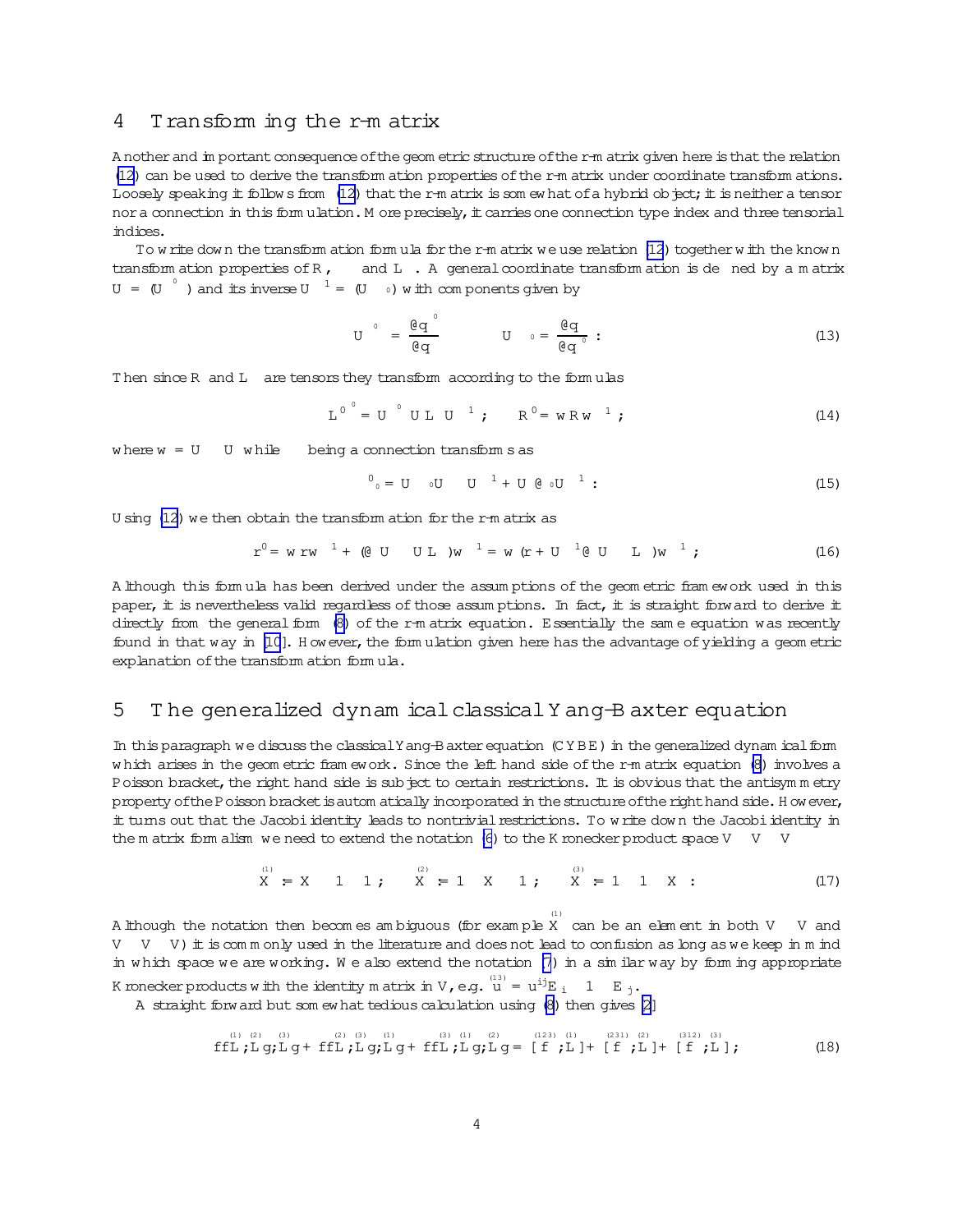where  $f = \int_{0}^{(abc)} f(x) dx$  and we are using the notation

$$
\mathbf{r}^{\text{(abc)}} = [\mathbf{r}; \mathbf{r}^{\text{(ab)}}] + [\mathbf{r}; \mathbf{r}^{\text{(bc)}}] + [\mathbf{r}; \mathbf{r}^{\text{(bc)}}], \tag{19a}
$$

$$
\overset{\text{(abc)}}{\mathbf{q}} = \mathbf{f} \mathbf{L} \overset{\text{(b)}}{\mathbf{r}} \overset{\text{(ac)}}{\mathbf{r}} \mathbf{g} \quad \mathbf{f} \mathbf{L} \overset{\text{(c)}}{\mathbf{r}} \overset{\text{(ab)}}{\mathbf{r}} \mathbf{g} \tag{19b}
$$

w here the triplet  $(a,b;c)$  is a perm utation of  $(1;2;3)$ . From  $(18)$  it follow s that the Jacobi identity im plies the relation

$$
\begin{array}{lll}\n(123) & (1) & (231) & (2) & (312) & (3) \\
\text{[ f } , \text{L } ] + [ f , \text{L } ] + [ f , \text{L } ] = 0 : \n\end{array} \tag{20}
$$

This relation m ay be interpreted as a constraint on the r-m atrix imposed by the Jacobi identity. Trying to w rite  $(20)$  in covariant form we rst note that if the r-m atrix has no m om entum dependence then  $(19b)$ becom es

$$
\overset{\scriptscriptstyle{\rm (abc)}}{\mathrm{q}}\,=\,\overset{\scriptscriptstyle{\rm (c)}}{\mathrm{L}}\, \quad \overset{\scriptscriptstyle{\rm (ab)}}{\mathrm{e}}\, \overset{\scriptscriptstyle{\rm (ab)}}{\mathrm{r}}\, \quad \overset{\scriptscriptstyle{\rm (b)}}{\mathrm{L}}\, \quad \overset{\scriptscriptstyle{\rm (ac)}}{\mathrm{e}}\, \overset{\scriptscriptstyle{\rm (ac)}}{\mathrm{r}}\,:\qquad \qquad (21)
$$

The next step is to use [\(12](#page-2-0)) to replace the r-m atrix by the r-tensor, R. W e m ust also replace the partial derivative by the covariant derivative. For a fourth rank tensor  $u = (u$  (such as the r-tensor) the covariant derivative can be w ritten in m atrix form as

$$
\mathbf{r} \quad \mathbf{u} = \mathbf{e} \quad \mathbf{u} + \mathbf{v} \quad \mathbf{u} = \mathbf{u} \quad \mathbf{u} + \mathbf{v} \quad \mathbf{u} \quad \mathbf{u} \quad \mathbf{u} \quad \mathbf{u} \quad \mathbf{u} \quad \mathbf{u} \quad \mathbf{u} \quad \mathbf{u} \quad \mathbf{u} \quad \mathbf{u} \quad \mathbf{u} \quad \mathbf{u} \quad \mathbf{u} \quad \mathbf{u} \quad \mathbf{u} \quad \mathbf{u} \quad \mathbf{u} \quad \mathbf{u} \quad \mathbf{u} \quad \mathbf{u} \quad \mathbf{u} \quad \mathbf{u} \quad \mathbf{u} \quad \mathbf{u} \quad \mathbf{u} \quad \mathbf{u} \quad \mathbf{u} \quad \mathbf{u} \quad \mathbf{u} \quad \mathbf{u} \quad \mathbf{u} \quad \mathbf{u} \quad \mathbf{u} \quad \mathbf{u} \quad \mathbf{u} \quad \mathbf{u} \quad \mathbf{u} \quad \mathbf{u} \quad \mathbf{u} \quad \mathbf{u} \quad \mathbf{u} \quad \mathbf{u} \quad \mathbf{u} \quad \mathbf{u} \quad \mathbf{u} \quad \mathbf{u} \quad \mathbf{u} \quad \mathbf{u} \quad \mathbf{u} \quad \mathbf{u} \quad \mathbf{u} \quad \mathbf{u} \quad \mathbf{u} \quad \mathbf{u} \quad \mathbf{u} \quad \mathbf{u} \quad \mathbf{u} \quad \mathbf{u} \quad \mathbf{u} \quad \mathbf{u} \quad \mathbf{u} \quad \mathbf{u} \quad \mathbf{u} \quad \mathbf{u} \quad \mathbf{u} \quad \mathbf{u} \quad \mathbf{u} \quad \mathbf{u} \quad \mathbf{u} \quad \mathbf{u} \quad \mathbf{u} \quad \mathbf{u} \quad \mathbf{u} \quad \mathbf{u} \quad \mathbf{u} \quad \mathbf{u} \quad \mathbf{u} \quad \mathbf{u} \quad \mathbf{u} \quad \mathbf{u} \quad \mathbf{u} \quad \mathbf{u} \quad \mathbf{u} \quad \mathbf{u} \quad \mathbf{u} \quad \mathbf{u} \quad \mathbf{
$$

A fter another rather long calculation the result is [\[7](#page-5-0)]

(a bc) (abc) (c) (ab) (b) (ac) (c) (a)   
\n
$$
f = R + L r R L r R L r R + L L F
$$
; (23)

w here the F are curvature m atrices representing the com ponents of the R iem ann tensor according to

$$
F = (R) = 2\theta_{[} + [ ; ]: \qquad (24)
$$

T he relation (23) together w ith (20) represents the covariant form of the restriction on the r-m atrix im plied by the Jacobiidentity. It can therefore be viewed as a covariant generalized dynam icalC Y BE. O ne often im poses additional restrictions w hich serve as su cient conditions to satisfy the Jacobi identity constraint  $(20)$ . The m ost generalsu cient conditions so far were given in  $[3]$ . A com m only used restriction is to assume that the r-m atrix is purely num erical and satis es the unitarity condition  $r = r$ . Then any solution of the original CYBE (note the di erence in the space indicators in the last term compared to (19a))

$$
\begin{array}{c}\n\text{ (ab)} \\
\left[\begin{array}{c}\n\text{ (ac)} \\
\Gamma \end{array}\right] + \left[\begin{array}{c}\n\text{ (ab)} \\
\Gamma \end{array}\right] + \left[\begin{array}{c}\n\text{ (ac)} \\
\Gamma \end{array}\right] + \left[\begin{array}{c}\n\text{ (ac)} \\
\Gamma \end{array}\right] = 0 \; ;\n\end{array} \tag{25}
$$

satis es the Jacobi identity constraint (20). In the geom etric context such restrictions can be regarded as gauge conditions leading to noncovariant Y ang-B axter equations. Judging from the form of (23) there seem s to be no  $\sin$  ple covariant restriction on R w hich solves (20) for generalm etrics g . If the geom etry is at so that  $F = 0$ , then the covariant condition  $R = 0$  solves (20), leading to the expression  $r =$  L for the r-m atrix. It should be noted that the at case is far from trivial. For example, suppose  $L = L p$  is a Lax m atrix for the at geom etry and R is an accompanying r-tensor (possibly zero). De ne a new geom etry by h = Tr(LL). In general, h is a non- at metric and the corresponding H am iltonian system is therefore integrable but physically di erent from the original at system.